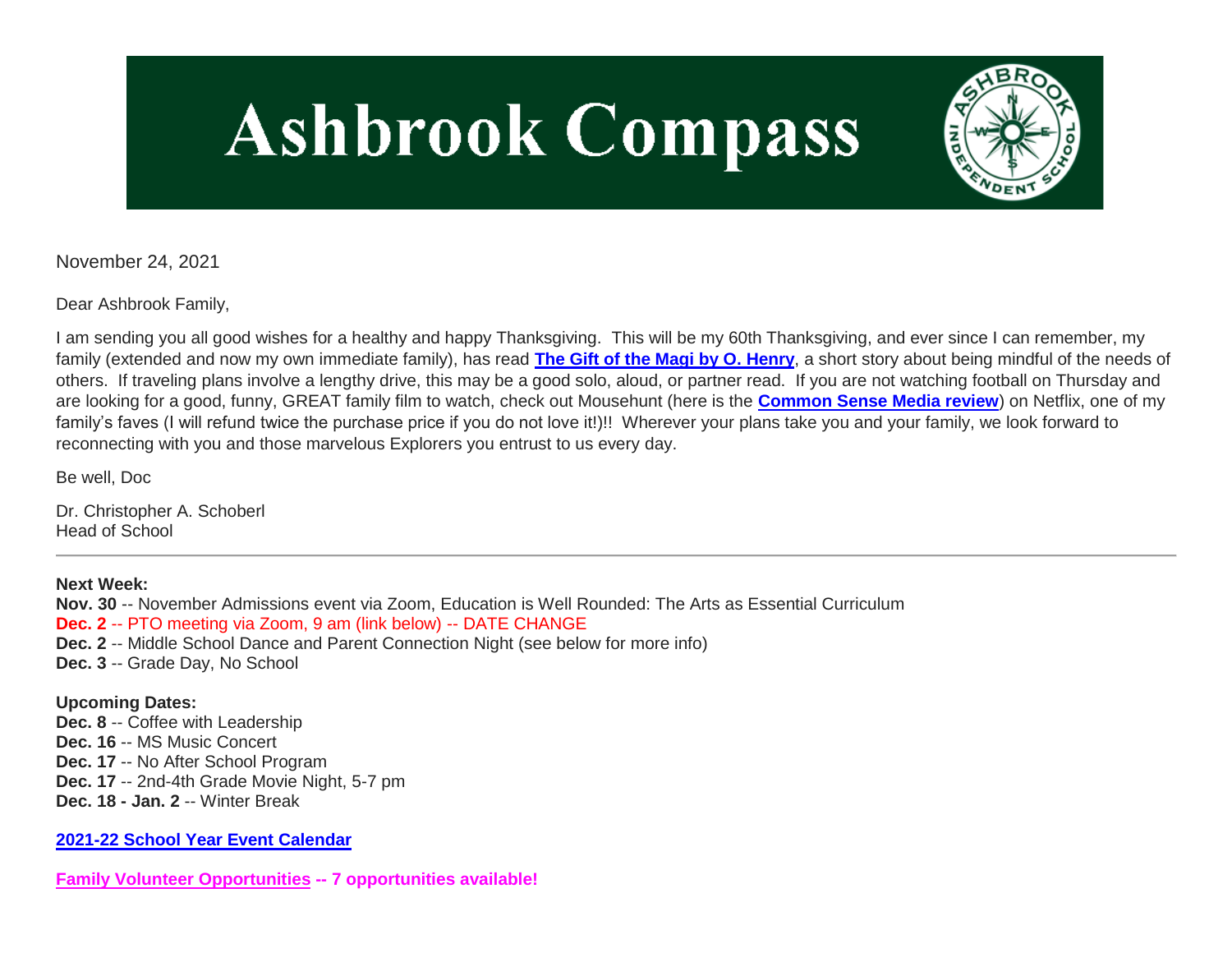## **Zoom Admission Event Nov. 30, Education is Well Rounded: The Arts as Essential Curriculum**

We've scheduled another Zoom Admissions event on Nov. 30, this time with a focus on our educational opportunities in the arts. If you are interested in attending, RSVP **[HERE](http://link.mystudentsprogress.com/ls/click?upn=VpBe6Z9t6RkEC4qAoQCeri-2FFFh7llDqKppeMq4GAyjRWQxckQw26M-2Bv6Io9sYjjzUH9Ef9Y6KUfAPlIq06evE7HZyBbxAv-2F5tGiJlU5s3MYb00QTrSExo0SiZwsPhV-2FOC5cQYOeEDhJbBpFIg-2Bhtmw-3D-3DnTQ3_1PndbFfBoQGSZbxwXHHEexw3B2F0fG-2BUmuXm6a-2BX-2BzvdPZ0qaSOpXP7mVLiRkEYptFSkwzBDsjY9ApL1tjY-2Fnvi9Ny0zRkyzOJ45m2uxaybRPMpUlxoE2nAit4d45q8GiGmKbsLRaAJMrHuOZMBdLJodUw4EqhFfQ19Cb6eCVfCKu3fd4hrVfMXaU3bW7SL9Wy2vjlVwjfeeWMy8-2FPp1Oqs6lmZA6CcTDkIsZebJT47WR73Fj8cxQ3Vhp4ESiDAsxbwJk9g3HZmtypquRfhBq6HuyEs0BBGefr3B25vwPonw-2FSZqlXhFXNpCYRbY0QjPbZXi5KvdWqXMxyKi2doXkYw26bimbF6XfziSmyqSb3BU2ALE4KaB6CPH0WPsaCwpxUL6LZiawp0bkQHiw5Ln0tm490LLRD1L61zyjic7ihfbch3oetT94ZbctTZgHfjo)**. If you want to see slides from our October event, Education is Opportunity: Lifting Up the Bottom vs. Pushing Down the Top, click **[HERE](http://link.mystudentsprogress.com/ls/click?upn=TUHIw15RkZKA-2BkrQie-2FntaQiAIzyVKoAcjBRQlnVZKd-2BHIYHyC6WBSgp4Ve86SHv8a7wE6eUxxK5iqBVRh3xGMrMA-2BU7w5Vy-2BVkaDvO2T3TJR4bDIs7B9OglrEpEP-2BAcWdtbt-2F4Rjzf4-2FKxYgDzPIOJJFPmlP2sBGSa6BAarMI2nxIl9l9CFXhTYr7xBMJMVqA4p3-2FA7d9xTP1aSDbAttlhTBkygNZHNqe-2FWf-2BA-2FFFWag2Igtz3mkvuQ7Bar7i0CUIYxfewqFt-2FBQNg6zKea3JLW-2FDDy9TUsQD4oNxf8FMAb2KdeE3W9Ff1X2oaVcEU95sXpl9U-2BvFSXEiWkaYfdV9GXBkxs3-2FIqbMFhvkED95wDBjjEmXdp9ozIEEJiNbIkjM2zi1VWZ6JZV8FKwIH4ecYOwW4Ewg-2Fyx1gA9Y2OPjeE8DXPcISZydSxYWjA6njOzIDC-2FajoM8fGZy0UVcukbFORVzid-2B-2B4mKM8CsHCEudNbuVFhPDfoa9edsO4-2FS3Ltkk0COfRygt5D3Xvl8j7GgKVu0-2FRxJ-2F2CsuXATd-2BJ41cyDWyR-2FV-2Fu6aW73P2T3pjpYF-2BXGCrpU18xqDYqnMzwnDMsPMIsJX-2B7K3k6PEaB2fDkcDzS3HuMrBc6ZqV8GCh9lPqS5XAvcl-2BUQvnJUeENsElXaF9YhwcjAAK3mrOMA1GBOud4LQBOD-2FJcZMG748mAy3MPaDnQPxFDLIdidlUEsL3dxYPyIX1uiwXCvStZC8sKkOFON-2BFNOfE-2BuIqoRHhPHwQ-2Fi20kfuCnM-2FojkVSu6yYIWfH4jInJ-2F-2FHC-2B22kd3pM4RrLkijeznuH9tpp7-2B-2FmZshWPf-2BVg28S986JBAW6nTxGmo-2Bf3w-2F3YI-2FXknuOzDWgVI-2FsMSTQ-2BkKzcppYfhvIkko8lQeil0tN3qA0vDo7O8JNRT3FpjPhp46quv2lOYTfuWf7n3rgWabFXaMLqTRNyG_Y_1PndbFfBoQGSZbxwXHHEexw3B2F0fG-2BUmuXm6a-2BX-2BzvdPZ0qaSOpXP7mVLiRkEYptFSkwzBDsjY9ApL1tjY-2FnsdA4wOGOh-2Bz527b1yYIG23L4Zq6kWFGjDdR3m5pynYPO8rsDdmoO2BZqWyVT0IIaG7GGMTM97RJKcdtyGmq7yBKuWkdMQ83PM6wZqnCNj-2Btzy6vQUtLWzWCN2z7JI879VvEKz-2FfSusOULKt5KXNKgMDSuHlA9Ba0lYkJqvD1Amg00LSmB8qAWFH7bK4YgRnhMRETVWP6H1Ox7EYfOKE3dlLnzMGkVfwMhyrqqKGJQcklho97uQJmF3H5VQRwUECS0X01r1agSO00-2FICaxwk6UsTmyI5gx0CNjTdIm2QhRlaQYDxG6QY9uvdmt9tqKZ0EPmEj4C-2FpDL9naKZkFjgorWTFToEGvCx5WNBAgWhPMlO)**.

## **PTO meeting December 2 via Zoom**

Come one, come all to the next PTO meeting! We'd love to have you join us and learn more about the PTO. Meetings are usually held the first Wednesday of every month at 9:00 am on Zoom.

# When: Thursday, Dec. 2, at 9 am -- DATE CHANGE

#### **Parent Connection Night and Middle School Dance Dec. 2**

All Ashbrook parents are invited (not just those with middle schoolers) to Parent Connection Night 6-8 pm on Thursday, December 2. We plan to play "Family Ashbrook Parent Feud" based on answers from YOUR students! Libations and snacks will be provided. You don't have to create a team; we will form teams that night. We hope to see you there!

#### **Support the PTO YUM-raiser!**

The Ashbrook PTO is once again hosting a See's Candy YUM-Raiser this holiday season. See's Candy makes a delicious and easy holiday gift for all the special people in your life - including yourself! Orders are placed on our **[Ashbrook PTO Yum-raising](http://link.mystudentsprogress.com/ls/click?upn=5XDbAd9r0ovG7GZusFBG8KtxIYBVgZSf-2B8L3soVnBZB8i1itf4VPEot2aI-2FNCYP3iAJjnZ-2BpS-2Fi2tMjlcoktyJCW9A1Vzn5QKvKSkRaDdChpNdXbTK86NgQ7LWkrdpPqF_Fb_1PndbFfBoQGSZbxwXHHEexw3B2F0fG-2BUmuXm6a-2BX-2BzvdPZ0qaSOpXP7mVLiRkEYptFSkwzBDsjY9ApL1tjY-2FnrMl6je0TEdn2NsoXSI7-2FQ6DuOZWEePqGkz9FK70sNgzF7Wl4T6MrtMVbDKapDD3IRnGuMI7VsC9U0skmLICGa-2FQ8yFuV3bewFDreBjLNWq3Wj-2BqGEYRl7o38RjrzEwfU25wBRWB9gg4E1hjohH4dekxGy31w9dPvdzvIZHW5koFTIupMzm3hgGO9UsvjdmGGOIXBKg0eHJc-2BRKm4-2FvjnhqkPml9QzKcQhnoQSO0r39r2clqT3If5dMV1guj4nX6dJv-2FvOUDKlu5y5AjRXhZ5D8dlMNZtHl-2BWwsU-2BcfPVLrpah6cTM2o9tK8vVGv4Vj0IrQCrfv3kWCCvIOA9-2BI0cihpunj7lNYIfDWPXErXW7la)**  [website](http://link.mystudentsprogress.com/ls/click?upn=5XDbAd9r0ovG7GZusFBG8KtxIYBVgZSf-2B8L3soVnBZB8i1itf4VPEot2aI-2FNCYP3iAJjnZ-2BpS-2Fi2tMjlcoktyJCW9A1Vzn5QKvKSkRaDdChpNdXbTK86NgQ7LWkrdpPqF_Fb_1PndbFfBoQGSZbxwXHHEexw3B2F0fG-2BUmuXm6a-2BX-2BzvdPZ0qaSOpXP7mVLiRkEYptFSkwzBDsjY9ApL1tjY-2FnrMl6je0TEdn2NsoXSI7-2FQ6DuOZWEePqGkz9FK70sNgzF7Wl4T6MrtMVbDKapDD3IRnGuMI7VsC9U0skmLICGa-2FQ8yFuV3bewFDreBjLNWq3Wj-2BqGEYRl7o38RjrzEwfU25wBRWB9gg4E1hjohH4dekxGy31w9dPvdzvIZHW5koFTIupMzm3hgGO9UsvjdmGGOIXBKg0eHJc-2BRKm4-2FvjnhqkPml9QzKcQhnoQSO0r39r2clqT3If5dMV1guj4nX6dJv-2FvOUDKlu5y5AjRXhZ5D8dlMNZtHl-2BWwsU-2BcfPVLrpah6cTM2o9tK8vVGv4Vj0IrQCrfv3kWCCvIOA9-2BI0cihpunj7lNYIfDWPXErXW7la) and are shipped directly to you or your gift recipients. Shipping for orders over \$70 is free, orders less than \$70 ship for a small fee. Proceeds go to the Ashbrook PTO to benefit our entire school. The PTO contributes to community building events, educational resources, educational experiences and much, much more! Please feel free to share the website with friends and family and order today! Last day to order is Friday, December 3.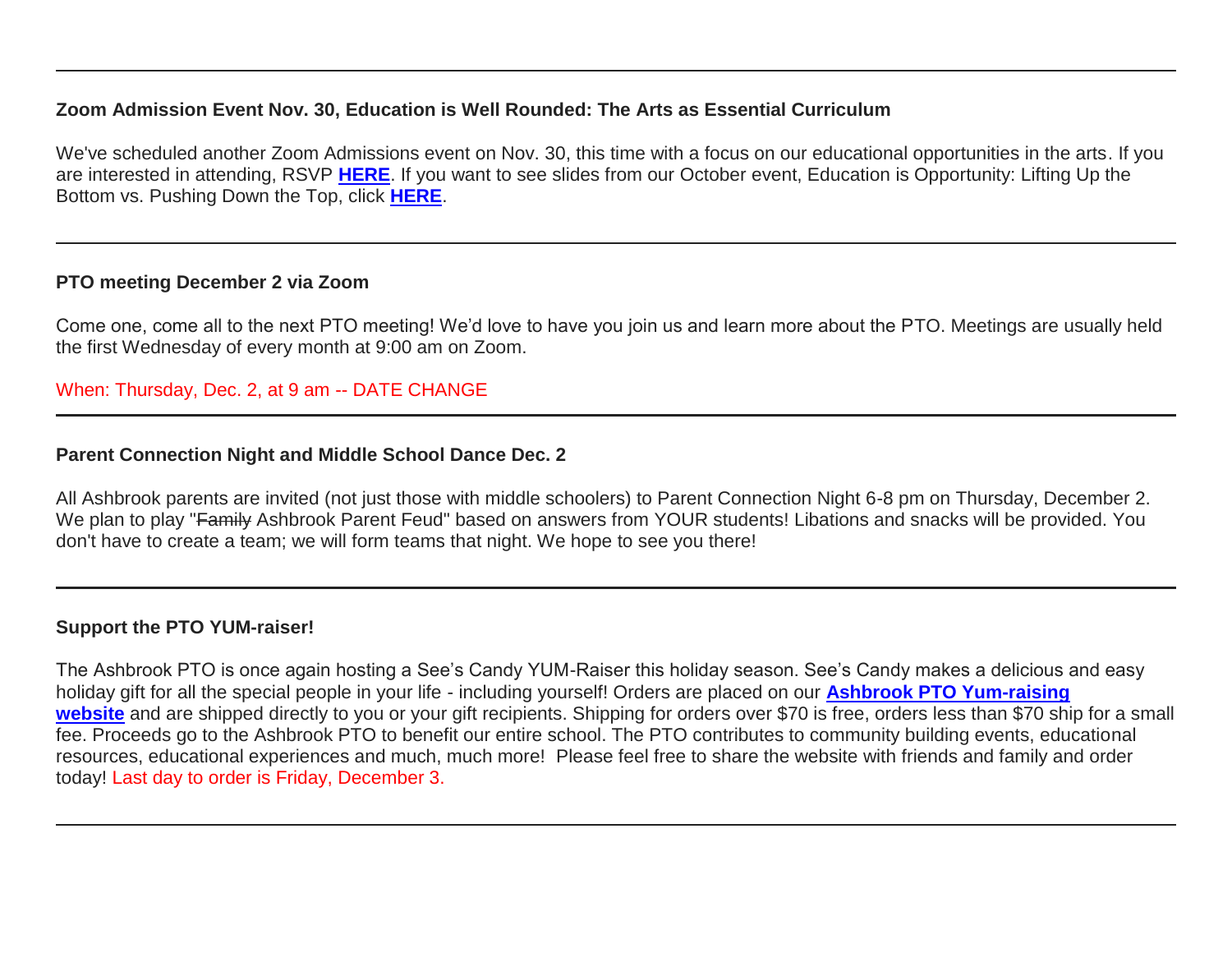# **Vina Moses Giving Tree**

The 5th grade class is partnering with Vina Moses this holiday season by sharing about The Giving Tree. Stop by to grab a tag or **[go](http://link.mystudentsprogress.com/ls/click?upn=5XDbAd9r0ovG7GZusFBG8NWc0cYkD1cu3h4mepZSvfd9OEzTzOLPtdwCkYSMsbPEBUao_1PndbFfBoQGSZbxwXHHEexw3B2F0fG-2BUmuXm6a-2BX-2BzvdPZ0qaSOpXP7mVLiRkEYptFSkwzBDsjY9ApL1tjY-2FnvmXJ5rsQ5-2BqeIWzm5vmJ8z-2FZzDHb6Ml9ebbxcN0cnR5Y3OyAKj4dz2fb4bv9KT5fcb4pZ4rM7KQL6oCASW5NiJWqmN1NZH3LJBt7gVD9JgUICrHr4jpseXgEt0O3yYYzc3FE9TniiIBdU-2B3NvfokQVzHkQU9suVEcwj8Y5JnCmccQ55rdG4BrNzNbxn3N7SF0W6Eon9stC8iijYESPMqxaKzNX0eexOx08KNc-2B3Dy2ClzyERmTqUhyLTK3iXKj9ve3VxPfG70c5k7JLzoWXOW-2FHyS9uBAOUw4TIHyjf0tan9F3K1n-2F6HFHtPf0GfFdNY8i5347RC-2FdVegUiGq-2BWnl4WIXyOmZcXYXK9cBb2A4lB)  [online to claim a digital one.](http://link.mystudentsprogress.com/ls/click?upn=5XDbAd9r0ovG7GZusFBG8NWc0cYkD1cu3h4mepZSvfd9OEzTzOLPtdwCkYSMsbPEBUao_1PndbFfBoQGSZbxwXHHEexw3B2F0fG-2BUmuXm6a-2BX-2BzvdPZ0qaSOpXP7mVLiRkEYptFSkwzBDsjY9ApL1tjY-2FnvmXJ5rsQ5-2BqeIWzm5vmJ8z-2FZzDHb6Ml9ebbxcN0cnR5Y3OyAKj4dz2fb4bv9KT5fcb4pZ4rM7KQL6oCASW5NiJWqmN1NZH3LJBt7gVD9JgUICrHr4jpseXgEt0O3yYYzc3FE9TniiIBdU-2B3NvfokQVzHkQU9suVEcwj8Y5JnCmccQ55rdG4BrNzNbxn3N7SF0W6Eon9stC8iijYESPMqxaKzNX0eexOx08KNc-2B3Dy2ClzyERmTqUhyLTK3iXKj9ve3VxPfG70c5k7JLzoWXOW-2FHyS9uBAOUw4TIHyjf0tan9F3K1n-2F6HFHtPf0GfFdNY8i5347RC-2FdVegUiGq-2BWnl4WIXyOmZcXYXK9cBb2A4lB)** Please return all gifts to Ashbrook no later than December 9. Enjoy **[this video](http://link.mystudentsprogress.com/ls/click?upn=dtxrd7XgLFKMZb8yFsgCgQ8kRf9bX0pGPPFLqbwj1nsJ6Bpc-2FPx32qBDIl19K-2FryFDRv_1PndbFfBoQGSZbxwXHHEexw3B2F0fG-2BUmuXm6a-2BX-2BzvdPZ0qaSOpXP7mVLiRkEYptFSkwzBDsjY9ApL1tjY-2FnlIqQfzAR2c6fMa-2FH9g2zruJyclX2onOgbb4Bb3oHdTDRptnnwuFX5vJ9SlAlQZeZ7gvcZd-2FIWjIY-2FDpvbOG3QVgOkUyWdUKUpE6oP-2FZ04yLE-2BbgMOS0Vwe0bUy2wZs6RfWbCYCSzZMDPW7-2BA9LzlcPQO2H52-2F4BQKIOCecK2PfF-2Bxulf3tE5Xv-2Bb8DHhKFT9QkojAT5LQXbSLCNPtFyTzjdDJOkZsA0Town-2FdNkVimNPpXXQOjeiHXDCkQqYyekt4WBlrH9cyt5ooXi2VABUHIKen1LFOeFH876eyDr1JdgnQId6PL5N1Sf-2Bpr2UW1zcFod7IGj2-2FTCAtmednjkszFAgpOPqnTRDZM5ISRYXMaZ)** made by the 5th graders telling you about The Giving Tree.

#### **Ashbrook Admission Ambassador REIMAGINED**

I recently heard from several parents that the requirements to be a part of AAA (particularly the photo and bio blurb) were obstacles to participating, so we made it simpler: Would you like to help fill our school with even more awesome kids? If so, AAA (Ashbrook Admission Ambassadors) may be your chance!

As an AAA, you would respond to emails from applicant families interested in hearing a parent perspective on Ashbrook. Simply answer the five questions on **[this form](http://link.mystudentsprogress.com/ls/click?upn=VpBe6Z9t6RkEC4qAoQCeri-2FFFh7llDqKppeMq4GAyjRWQxckQw26M-2Bv6Io9sYjjztysyr9qdkCpcPmqHoLjd2MXtcEqeW7PJSns1CovOF2gGUtyv8gD2Ta7W5hc8ucfVjGlz-2FkDfboGz4LGm5VzHMg-3D-3D9rQw_1PndbFfBoQGSZbxwXHHEexw3B2F0fG-2BUmuXm6a-2BX-2BzvdPZ0qaSOpXP7mVLiRkEYptFSkwzBDsjY9ApL1tjY-2FnhYdNbINCbdJPPYBfGCQK6ygZa1NguClgz42l1RVUbZE0gaJkWALVA0-2B1G1R9-2FjV6swkVo7ju-2BSep0BwzfcMtTEGe2iy97KRjhX4neyCVNHsCl4-2B0zKoGItfxdCuTC35Pa63-2Fjycp0FHL2Jt2L-2FgL-2B9tS51D4FKOJghIhJGdK9Crka9CTMKSljoreCzb8AwbyfvKFpeCa8OQlPD92IVIRdznAEpIG8BtCkrzpdVm42fwch4pbAPSF2GhetgeZdziDf3T-2FIfjNhpqhUjy5C-2BOHFw77zhp8ICGn-2F01N4-2Fvwi4jrTt5nw9QJFJFhiMKSm4IwtXTSBOOZ5r-2FzswzCS8dNDcOJat-2Brhe4Uo5-2FgILtVYO-2B)** to indicate the Ashbrook topics you would be comfortable speaking about, and it will contact you with an alias email address (an AAA address that forwards to your actual address so we are not broadcasting your personal email address). That's it... No photos, no bios... Just your availability to answer a few emails a month! The information you provide will be posted on the Ashbrook webpage and look something like this:

- Call Chris S (Chris' family has been at Ashbrook for 4 years and is currently in the 6th grade) if you'd like to know more about: financial aid at Ashbrook, the theatre arts program, or parent involvement.
- Call Mary J (Mary's family has been at Ashbrook for 8 years and is currently in the 7th grade) if you'd like to know more about: science curriculum, community life, or electives.

#### **Model United Nations: CrisisCon 2021 recap from Mrs. Washburn**

Last week, if you sensed that the world was brought to the brink of international crisis and then pulled back from the edge, you were probably experiencing the energy of the Model United Nations CrisisCon. On Tuesday, November 16, six Ashbrook students took part in this first-ever event. Chris, Yin Yan, Keira, Eva, Kai, and Natalie worked with high school students from around Oregon to solve fictional international crises ranging from an Ebola outbreak on the border of China and Myanmar, to a series of raging wildfires which threatened Rio de Janeiro, to North Korea's invasion of South Korea.

In a nod to the Marvel Cinematic Universe, a bonus crisis involving a shadowy organization known as The Assassins threatened thirty major world leaders. Students reported that they enjoyed the event, and are looking forward to Winter Term's Model United Nations elective.